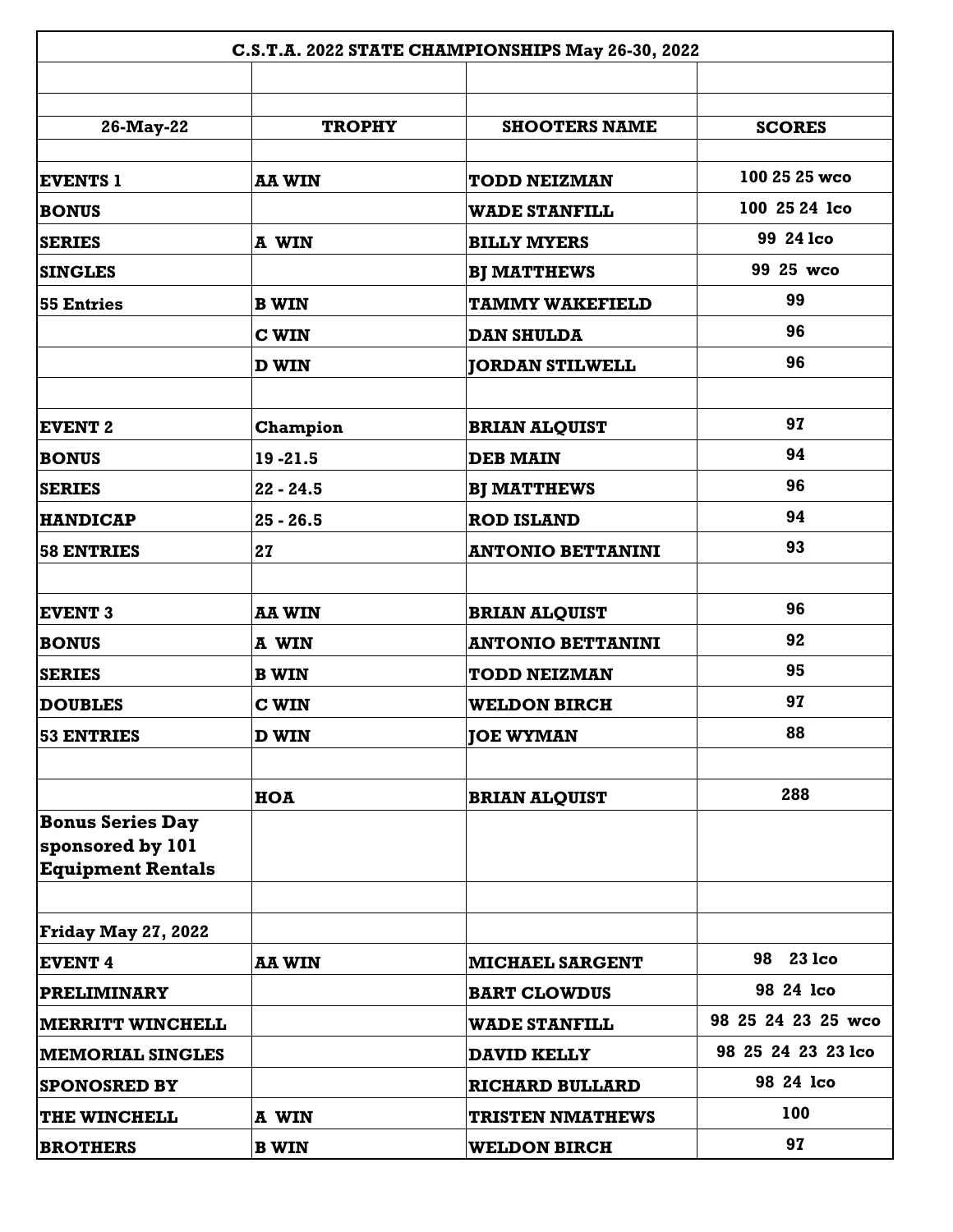| 97 ENTRIES              | <b>C WIN</b>      | <b>THOMAS SARKO</b>     | 97           |
|-------------------------|-------------------|-------------------------|--------------|
|                         | <b>D WIN</b>      | <b>SHANE AZEVEDO</b>    | 100          |
|                         | <b>SUB JUNIOR</b> | <b>TRAVIS MATHEWS</b>   | 93           |
|                         | <b>JUNIOR</b>     | <b>CORY WALKER</b>      | 99           |
|                         | <b>LADY</b>       | <b>PATRICIA SARGENT</b> | 97           |
|                         | <b>VETERAN</b>    | <b>JIMMY BENNETT</b>    | 97 24 wco    |
|                         |                   | <b>RON MCGARR</b>       | 97 22 lco    |
|                         | <b>SR VETERAN</b> | <b>BILLY MYERS</b>      | 98           |
|                         | <b>ELDER</b>      | <b>LARRY DAVIS</b>      | 95           |
|                         |                   | <b>TOMMY DAVIS</b>      | 95 ff        |
|                         |                   |                         |              |
| <b>EVENT 5</b>          | <b>CHAMPION</b>   | <b>BJ MATTHEWS</b>      | 98           |
| <b>PRELIMINARY</b>      | $19 - 21.5$       | <b>JOE WYMAN</b>        | 94 20 19 Iso |
| <b>LOST SHOOTER</b>     |                   | <b>JEFF NATHAN</b>      | 94 20 25 wso |
| <b>HANDICAP</b>         | $22 - 24.5$       | <b>TRAVIS MATHEWS</b>   | 97           |
| <b>SPONSORED BY</b>     | $25 - 26.5$       | <b>JOE PANETTA</b>      | 89 23 lco    |
| <b>ROD &amp; BECKIE</b> |                   | <b>CORY WALKER</b>      | 89 24 wco    |
| <b>ISLAND</b>           | <b>SUB JUNIOR</b> | <b>MACKENZIE LUDLOW</b> | 69           |
| 99 ENTRIES              | <b>JUNIOR</b>     | <b>JACK DUFFIN</b>      | 93 23 Iso    |
|                         |                   | <b>TRISTEN MATHEWS</b>  | 93 24 wso    |
|                         | <b>LADY</b>       | <b>DEB MAIN</b>         | 90           |
|                         | <b>VETERAN</b>    | <b>JIMMY BENNETT</b>    | 93           |
|                         | <b>SR VETERAN</b> | <b>BILLY MYERS</b>      | 92           |
|                         | <b>ELDER</b>      | <b>LARRY DAVIS</b>      | 85 20 lco    |
|                         |                   | <b>WELDON BIRCH</b>     | 85 22 wco    |
|                         |                   |                         |              |
| <b>EVENT 6</b>          | <b>AA WIN</b>     | <b>BRIAN ALQUIST</b>    | 96           |
|                         |                   | <b>CORY WALKER</b>      | 96 took JR   |
| <b>PRELIMINARY</b>      | A WIN             | <b>JACK DUFFIN</b>      | 94           |
| <b>SUPPORT OUR</b>      | <b>B WIN</b>      | <b>DENNIS MILLER</b>    | 93           |
| <b>TROOPS</b>           | <b>C WIN</b>      | <b>JORDON STILWELL</b>  | 94           |
| <b>DOUBLES</b>          | <b>D WIN</b>      | <b>ROBERT SILVA</b>     | 88           |
| <b>SPONSORED BY</b>     | <b>SUB JUNIOR</b> | <b>TRAVIS MATHEWS</b>   | 86           |
| <b>CAL-WEST</b>         | <b>JUNIOR</b>     | <b>CORY WALKER</b>      | 96           |
| <b>CONCRETE</b>         | <b>LADY</b>       | <b>PATRICIA SARGENT</b> | 86           |
| <b>CUTTING</b>          | <b>VETERAN</b>    | <b>DAVID WOMACK</b>     | 92           |
| 91 ENTRIES              | <b>SR VETERAN</b> | <b>BILLY MYERS</b>      | 90 45 wco    |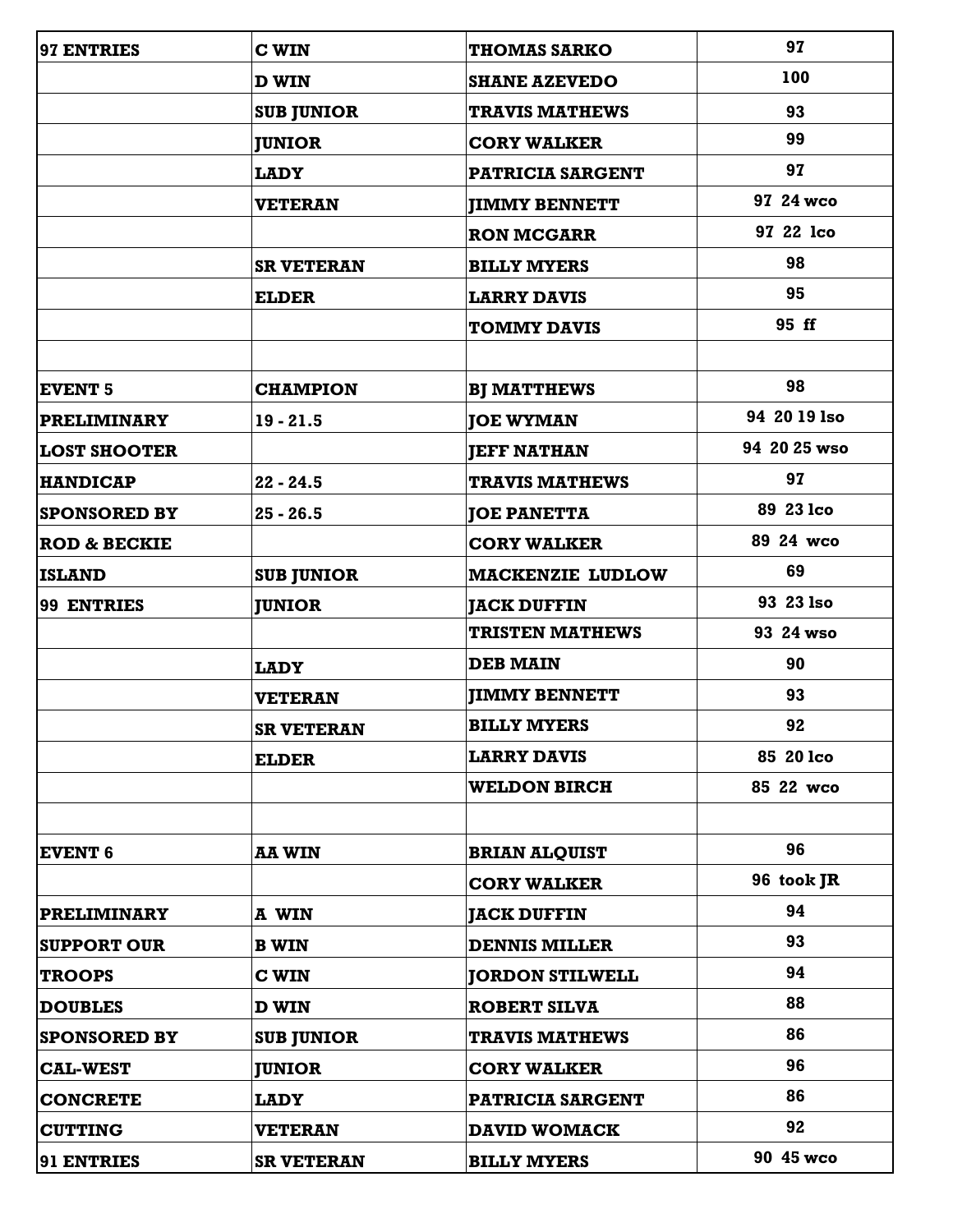|                         |                    | <b>RONNIE CONNEL SR</b> | 90 42 lco  |
|-------------------------|--------------------|-------------------------|------------|
|                         | <b>ELDER</b>       | <b>TOMMY DAVIS</b>      | 87         |
|                         |                    |                         |            |
| Sat May 28, 2022        |                    |                         |            |
| <b>EVENT 7 &amp; 8</b>  | <b>CHAMPION</b>    | <b>SPENCER COOPER</b>   | 199        |
| <b>SINGLES</b>          | <b>CHAMPION</b> ru | <b>WARREN HAMATANI</b>  | 196 25 WSO |
| <b>CHAMPIONSHIP</b>     |                    | <b>ROD ISLAND</b>       | 196 24 LSO |
| <b>SPONSORED BY</b>     |                    | <b>DINO MANUEL</b>      | 196 24 LSO |
| <b>ELITE SHOTGUNS</b>   | <b>AA WIN</b>      | <b>DINO MANUEL</b>      | 196        |
| 117 ENTRIES             | <b>A WIN</b>       | <b>WILL WHITFORD</b>    | 195 24 LSO |
|                         |                    | <b>JAKE JAMES</b>       | 195 24 LSO |
|                         |                    | <b>BJ MATTHEWS</b>      | 195 25 WSO |
|                         | <b>B WIN</b>       | <b>ROD ISLAND</b>       | 196        |
|                         | <b>C WIN</b>       | <b>RICK FREEMAN</b>     | 187        |
|                         | <b>D WIN</b>       | <b>JORDAN STILWELL</b>  | 190        |
|                         | <b>JUNIOR</b>      | <b>JACK DUFFIN</b>      | 194        |
|                         | <b>LADY</b>        | <b>PATRICIA SARGENT</b> | 193        |
|                         | <b>VETERAN</b>     | <b>DANNY SUTTON</b>     | 195        |
|                         | <b>SR VETERAN</b>  | <b>BILLY MYERS</b>      | 194        |
|                         | <b>ELER</b>        | <b>LARRY DAVIS</b>      | 193        |
|                         |                    |                         |            |
| <b>OUT OF STATE</b>     | <b>CHAMPION</b>    | <b>RICHARD BULLARD</b>  | 197        |
| 12 ENTRIES              | <b>AA WIN</b>      | <b>MARK DAGHER</b>      | 191        |
|                         | A WIN              | <b>CHET NORCUTT</b>     | 188        |
|                         | <b>B WIN</b>       | <b>DEB MAIN</b>         | 189        |
|                         | <b>C WIN</b>       | <b>ETHAN AUGUST</b>     | 189        |
|                         | <b>D WIN</b>       | <b>RALPH LEDERER</b>    | 182        |
|                         |                    |                         |            |
| <b>STATE CLUB TEAM</b>  | <b>AA WIN</b>      | <b>ROBERT MARGARITE</b> | 192        |
|                         | A WIN              | <b>JIM PUCKETT</b>      | 185        |
| <b>NEWMAN SWAMP</b>     | <b>B WIN</b>       | <b>ESTHER PUCKETT</b>   | 187        |
| <b>RATS</b>             | <b>C WIN</b>       | <b>JEFF BALLARD</b>     | 184        |
|                         | <b>D WIN</b>       | <b>JORDAN STILWELL</b>  | 190        |
|                         | <b>TOTAL</b>       |                         | 938        |
|                         |                    |                         |            |
| <b>SUN MAY 29, 2022</b> |                    |                         |            |
| <b>EVENT 9</b>          | <b>CHAMPION</b>    | <b>TRAVIS MATHEWS</b>   | 97         |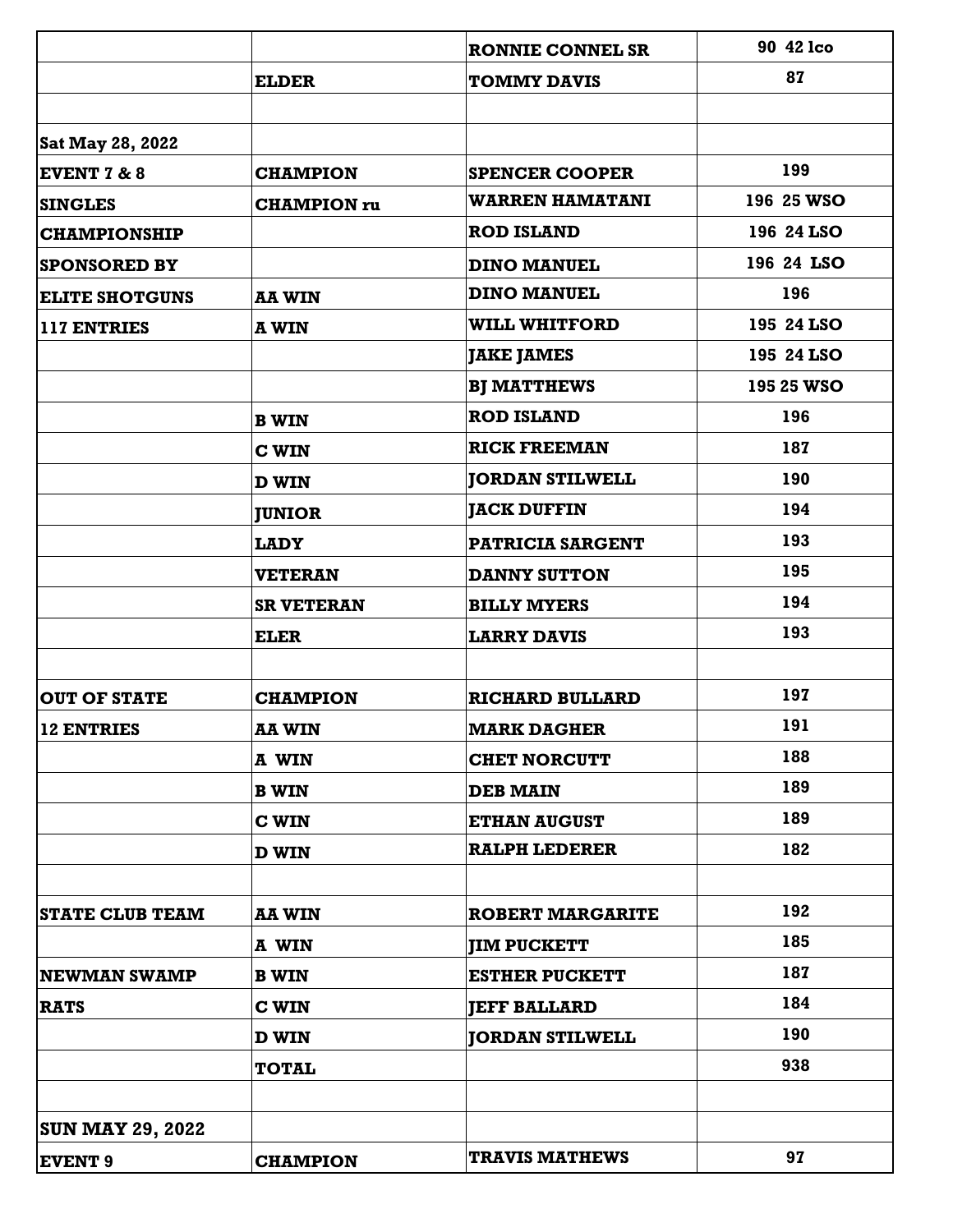| <b>MANUAL MINGOIA</b>      | $19 - 21.5$        | <b>MICHAEL RUITER</b>   | 96                   |
|----------------------------|--------------------|-------------------------|----------------------|
| <b>HANDICAP</b>            | $22 - 24.5$        | <b>JAKE JAMES</b>       | 96                   |
| 118 ENTRIES                | $25 - 26.5$        | <b>CORY WALKER</b>      | 94                   |
| <b>SPONSORED BY</b>        | 27                 | <b>WARREN HAMATANI</b>  | 96                   |
| <b>LPR&amp;GC</b>          | <b>SUB JUNIOR</b>  | <b>WYATT HART</b>       | 95                   |
|                            | <b>JUNIOR</b>      | <b>TRISTEN MATHEWS</b>  | 96                   |
|                            | <b>LADY</b>        | <b>JANE KENNEDY</b>     | 94                   |
|                            | <b>VETERAN</b>     | <b>MICHAEL RAMSER</b>   | 94                   |
|                            | <b>SR VETERAN</b>  | <b>BILLY MYERS</b>      | 86                   |
|                            | <b>ELDER</b>       | <b>WELDON BIRCH</b>     | 85                   |
| <b>EVENT #10</b>           | <b>CHAMPION</b>    | <b>JEFF BERDION</b>     | 96                   |
| <b>DOUBLES</b>             | <b>CHAMPION RU</b> | <b>WELDON BIRCH</b>     | 95 18 Iso took elder |
| <b>CHAMPIONSHIP</b>        |                    | <b>DINO MANUEL</b>      | 95 18 Iso took AA    |
| <b>SPONSORED BY</b>        |                    | <b>LOGAN DASHNER</b>    | 95 19 wso            |
| <b>CALIFORIA ALL STARS</b> | <b>AA WIN</b>      | <b>DINO MANUEL</b>      | 95                   |
| <b>108 ENTRIES</b>         | <b>A WIN</b>       | <b>ROBERT MARGARITE</b> | 93 16 17 Iso         |
|                            |                    | <b>JOSEPH BANDUCCI</b>  | 93 16 18 wso         |
|                            | <b>B WIN</b>       | <b>BRET NELSON</b>      | 92                   |
|                            | <b>C WIN</b>       | <b>MICHAEL RAMSER</b>   | 92                   |
|                            | <b>D WIN</b>       | <b>JACK TERESI</b>      | 86                   |
|                            | <b>SUB JUNIOR</b>  | <b>TRAVIS MATHEWS</b>   | 91                   |
|                            | <b>JUNIOR</b>      | <b>DYLAN BAPTISTE</b>   | 90                   |
|                            | <b>LADY</b>        | <b>PATRICIA SARGENT</b> | 80                   |
|                            | <b>VETERAN</b>     | <b>DAVID WOMACK</b>     | 94                   |
|                            | <b>SR VETERAN</b>  | <b>BILLY MYERS</b>      | 91                   |
|                            | <b>ELDER</b>       | <b>WELDON BIRCH</b>     | 95                   |
| <b>OUT OF STATE</b>        | <b>CHAMPION</b>    | <b>ROBERT KELLY</b>     | 92                   |
| <b>12 ENTRIES</b>          | <b>AA WIN</b>      | <b>RICHARD BULLARD</b>  | 89                   |
|                            | A WIN              | <b>NO ENTRY</b>         |                      |
|                            | <b>B WIN</b>       | <b>COLE COSTANTI</b>    | 82                   |
|                            | <b>C WIN</b>       | <b>JAMES FLYNN</b>      | 86                   |
|                            | <b>D WIN</b>       | <b>RALPH LEDERER</b>    | 78                   |
|                            |                    |                         |                      |
| <b>MON MAY 30, 2022</b>    |                    |                         |                      |
| <b>EVENT 11</b>            | <b>CHAMPION</b>    | <b>BJ MATTHEWS</b>      | 96 24 wso            |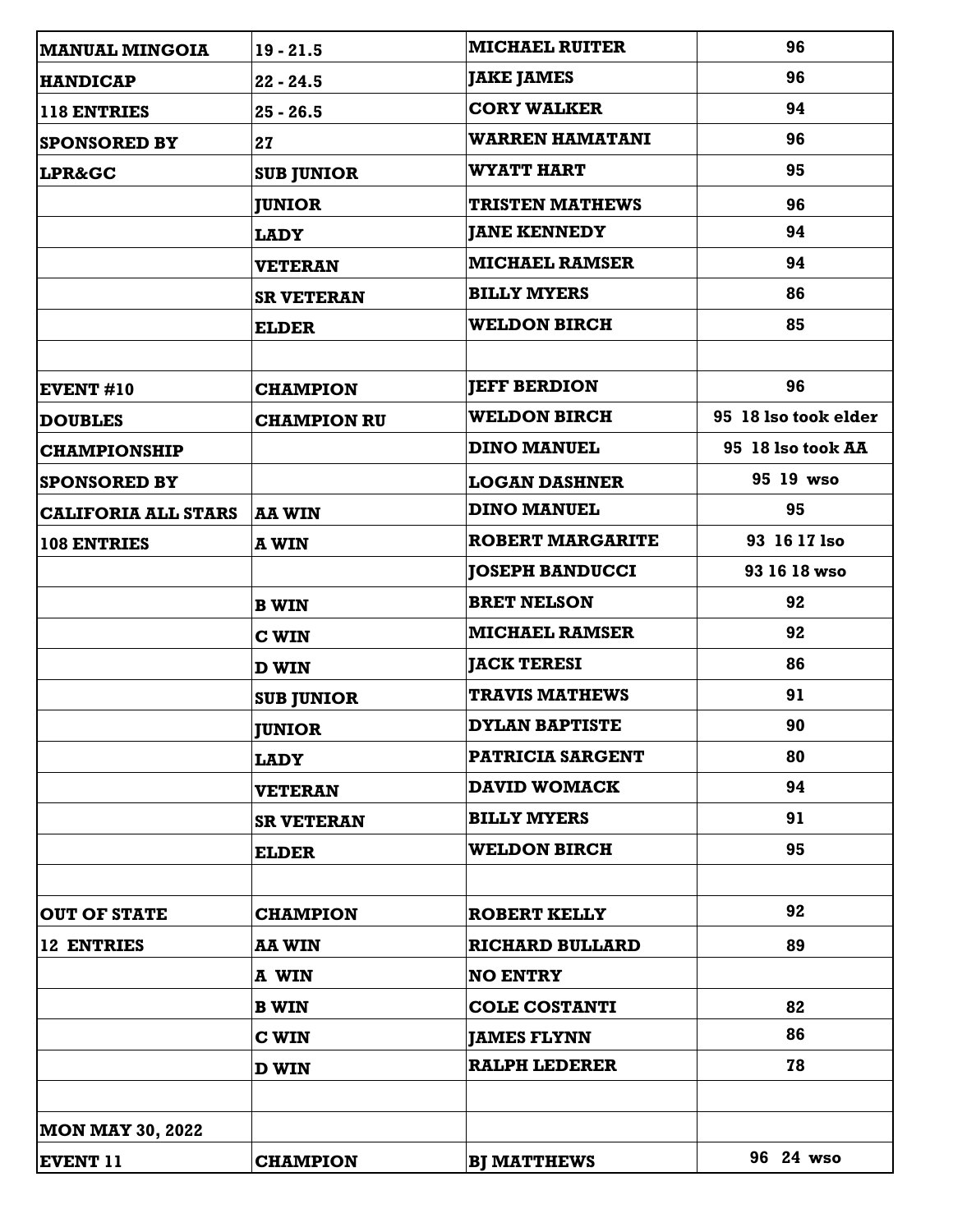| <b>HANDICAP</b>           | <b>CHAMPION RU</b>     | <b>DAVID KELLY</b>       | 96 21 lso        |
|---------------------------|------------------------|--------------------------|------------------|
| <b>CHAMPIONSHIP</b>       | $19 - 21.5$            | <b>JEFF NATHAN</b>       | 95 24 wso        |
|                           |                        | <b>JORDAN STILWELL</b>   | 95 18 Iso        |
|                           |                        | <b>WYATT HART</b>        | 95 21 lso        |
| <b>SPONSORED BY</b>       | $22 - 24.5$            | <b>WILL WHITFORD</b>     | 95               |
| <b>BROWN &amp; FESLER</b> | $25 - 26.5$            | <b>TRAVIS MATHEWS</b>    | 94               |
| <b>113 ENTRIES</b>        | 27                     | <b>WADE STANFILL</b>     | 95 23 wso        |
|                           |                        | <b>ANTONIO BETTANINI</b> | 95 22 1so        |
|                           | <b>SUB JUNIOR</b>      | <b>WYATT HART</b>        | 95               |
|                           | <b>JUNIOR</b>          | <b>JACK DUFFIN</b>       | 93               |
|                           | <b>LADY</b>            | <b>KATHERINE EVANS</b>   | 91               |
|                           | <b>VETERAN</b>         | <b>JIM OAKHAM</b>        | 94               |
|                           | <b>SR VETERAN</b>      | <b>DOUGLAS DRAPER</b>    | 91               |
|                           | <b>ELDER</b>           | <b>DANNY LAYNE</b>       | 91               |
|                           |                        |                          |                  |
| <b>OUT O STATE</b>        | <b>CHAMPION</b>        | <b>RICHARD BULLARD</b>   | 95               |
|                           | $19 - 21.5$            | <b>MITCHELL DAGHER</b>   | 85               |
| <b>ENTRIES</b>            | $22 - 24.5$            | <b>BILL KNOX</b>         | 90               |
| <b>13</b>                 | $25 - 26.5$            | <b>CHET NORCUTT</b>      | 84               |
|                           | 27                     | <b>MARK DAGHER</b>       | 90               |
| <b>HAA &amp; HOA</b>      | <b>HIGH ALL AROUND</b> | <b>BJ MATTHEWS</b>       | 379              |
| <b>SPONSORED BY</b>       |                        |                          |                  |
| <b>CAL-WEST</b>           | <b>HIGH OVER ALL</b>   | <b>TRAVIS MATHEWS</b>    | 750 24 23 17 lso |
| <b>CONCRETE CUTTING</b>   |                        | <b>JACK DUFFINS</b>      | 750 25 24 18 wso |
| & CALIFORMIA              |                        |                          |                  |
| <b>All Stars</b>          | AA                     | <b>WADE STANFILL</b>     | 747              |
|                           | A                      | <b>TRAVIS MATHEWS</b>    | 750              |
|                           | B                      | <b>MICHAEL RAMSER</b>    | 732              |
|                           | $\mathbf C$            | <b>THOMAS SARKO</b>      | 709              |
|                           | D                      | <b>JORDAN STILWELL</b>   | 746              |
|                           | <b>SUB JUNIOR</b>      | no winner                |                  |
|                           | <b>SUB JUNIOR LADY</b> | no winner                |                  |
|                           | <b>JUNIOR</b>          | <b>CORY WALKER</b>       | 744              |
| <b>LANCE HOWARD</b>       | <b>JUNIOR LADY</b>     | no winner                |                  |
|                           | <b>LADY</b>            | <b>PATRICIA SARGENT</b>  | 702              |
|                           | <b>VETERAN</b>         | <b>RONALD MCGARR</b>     | 725              |